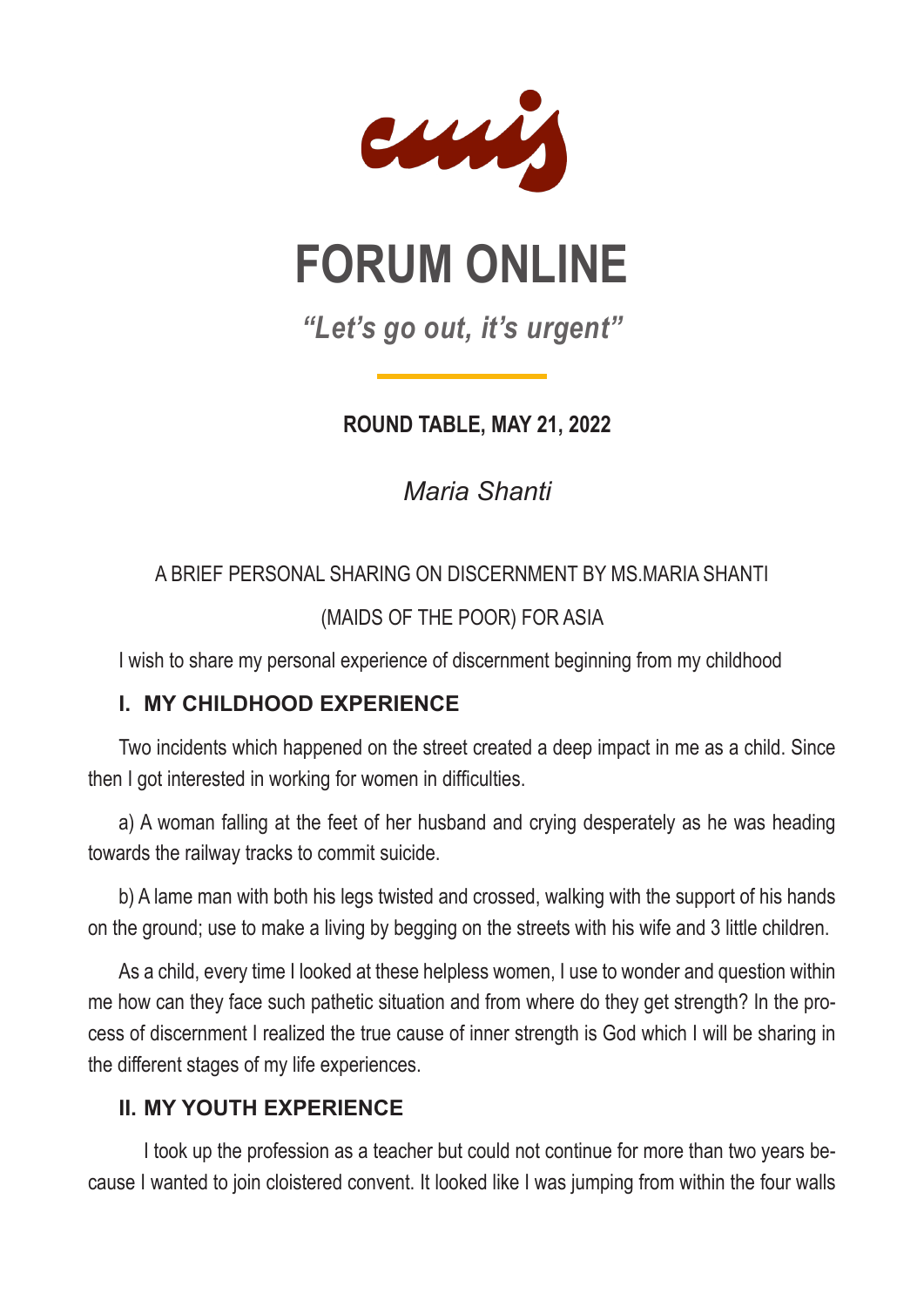of a class room to the four walls of a cloistered convent. My aunt, a religious nun was running a social work centre. When she got the news she invited me to stay with her for one year to do some social work in the villages and in the mean time discern my vocation to consecrated life.

I was happy moving around the villages in the country side both near and far to conduct meetings for both men and women who were illiterate, daily wagers, poor and considered as low caste. Their colonies were separated from the superior caste areas in the villages. I travelled on my bike mostly and sometimes cycling. I used to experience fear and anxiety when I had to cross lonely places but nothing could stop me because the more I began to live with them, the more I understood their problems, the conditions they were living without basic facilities, and though I had to face challenging situations. Sometimes I had to keep myself under lock and key to avoid attacks from men who did not want to see the growth of such lower caste communities through my help. My desire to work for them became stronger and simultaneously from the daily gospel reading, I understood that Jesus walked from one place to another to do his ministry facing all sorts of challenges thereby Jesus became my model and strength. I continued to work for the downtrodden for 10 years.

I would also like to share my city life experience. While travelling in the public buses, whenever I saw men seated in the seats reserved for women, I use to fight and make way for women to sit in the seats reserved for them. The reward for being the voice of women was showers of bad words and curses from agitated men. Definitely it was not a pleasant experience, but I use to draw strength and energy from Jesus, recover myself quickly and move forward saying the harvest is plenty but the laborers are few.

#### **III. MY CALL AND DISCERNMENT**

Bharath Gold Mines Limited was a central government undertaking, is in a place popularly known as Kolar Gold Fields (KGF), Karnataka, India. In the year 1999 the central government decided to close down the gold mines without providing any alternate jobs to these mining workers. This particular mining workers community has an interesting but a painful history with the British colonialism. One can imagine the plight of the mining workers and their large families without jobs. What was once called a Gold City in front of our eyes was turning to become a Ghost City. I joined the KGF People's Movement, which conscientised the workers and their families to fight for their rights against the Government. Though it was taking a toll on me I continued to fight for their rights and voiced on their behalf to the Prime Minister of India, The State Chief Minister, the Central government ministers, met few Scientists, Human right activists, NGO's personnel, underground communist workers etc. In the process, I had to encounter police on the streets and it was then I took up law studies to fight for justice in the court of law. All along my God and my family was my support.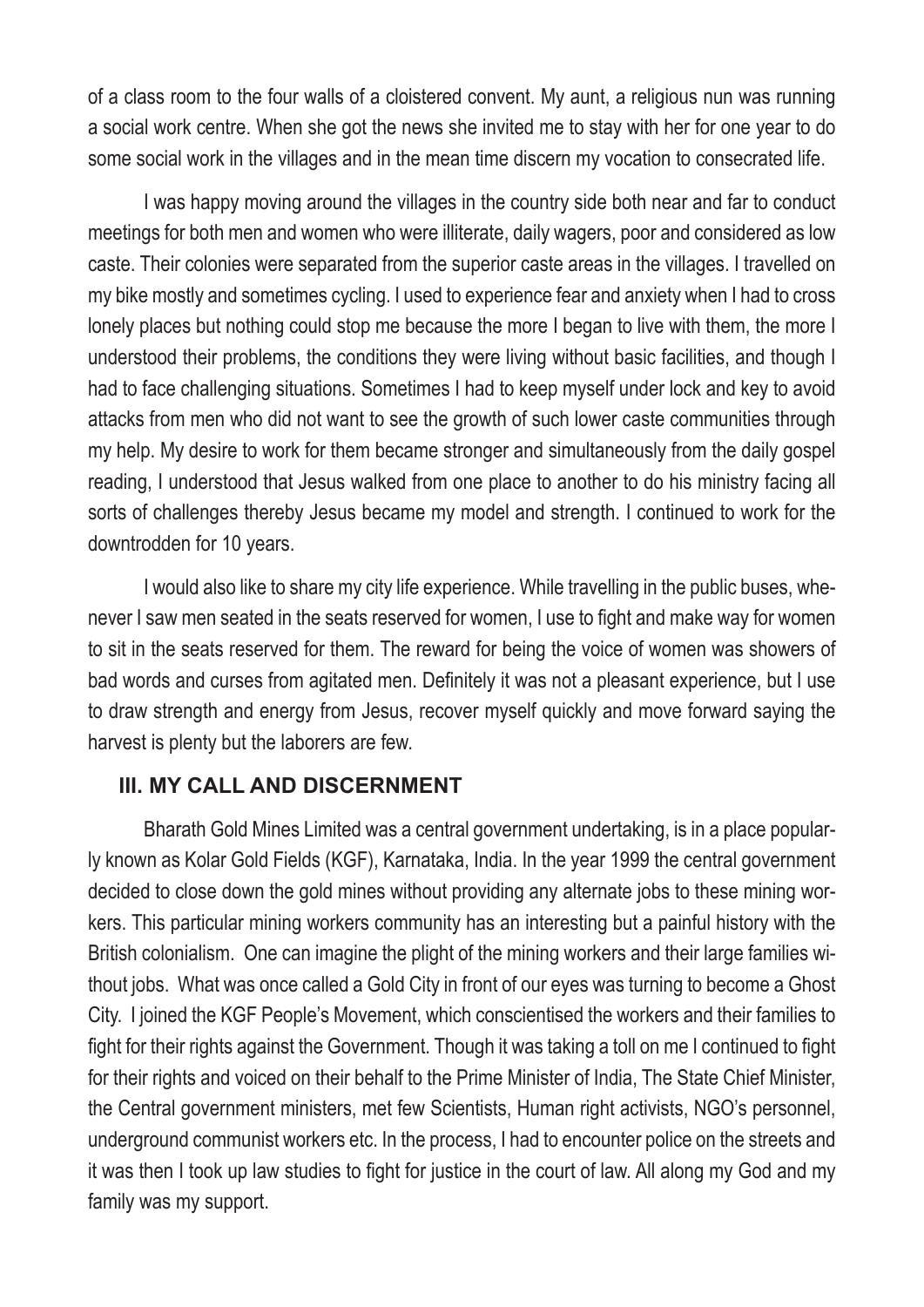The thought about joining the cloistered convent vanished from my mind. At the right time my nun aunt introduced me to the Secular Institute of the Maids of the Poor. For the first time when I visited the Generalate house of the Maids of the Poor in north India, as I was stepping into the house with my luggage I saw few incoming members (they were coming to attend the Chapter Meeting) were also carrying their luggage's and bowing in front of the Blessed Sacrament in the chapel at the entrance of the house. I too imitated them and bowed down but to my pleasant surprise I heard a voice loud and clear saying "the spirit of God will lead you where it will". The very next moment I felt within me that this is my place and I had no second thought about it. It is here I realised and felt very happy because without giving up the cause I was committed to I can offer myself totally to live my consecrated life in the Secular Institute of the Maids of the Poor.

#### **IV. MY EXPERIENCE AS AN ADVOCATE**

When I started my practice as an advocate in the courts, our office was handling a property case of a young and uneducated couple with four school going children. The neighbor of our client was locally powerful and wealthy man. He wanted to grab their house and the little land they had. One day he barged into my client's house and destroyed all the items at home and tore the night dress of the daughter who was 16 years old, beat her and threatened her with abusive words. I accompanied the woman and her daughter to the police station, stayed there with them and helped them file a complaint and waited till 1 a.m. (past midnight) until the Sub-Inspector arrived. Meanwhile their nasty neighbour bribed the other police officers but the Sub-Inspector was shrewd to sense the truth. Hence we succeeded in getting a FIR (First Information Report) filed against the neighbour. I accompanied the client to government hospital for a medical proof check-up and when I came back it was 4 O'clock in the morning. Humanly speaking this was not possible for me but the Spirit of the Lord was repeatedly telling me within to, "Stay with them". I obeyed the promptings of the Holy Spirit.

## **V. MY EXPERIENCE AS A MEMBER IN THE INSTITUTE OF THE MAIDS OF THE POOR**

I must share with you that when I shared the above incident with my Formator during my formation about being in the Police station and government hospital late in the night with my client, I thought I will get a bad remark for being out late in the night. To my surprise and joy I was in fact appreciated for my actions, I was made to feel by my Formator that I was like the light amidst darkness and like the leaven in the dough while being with the battered women during